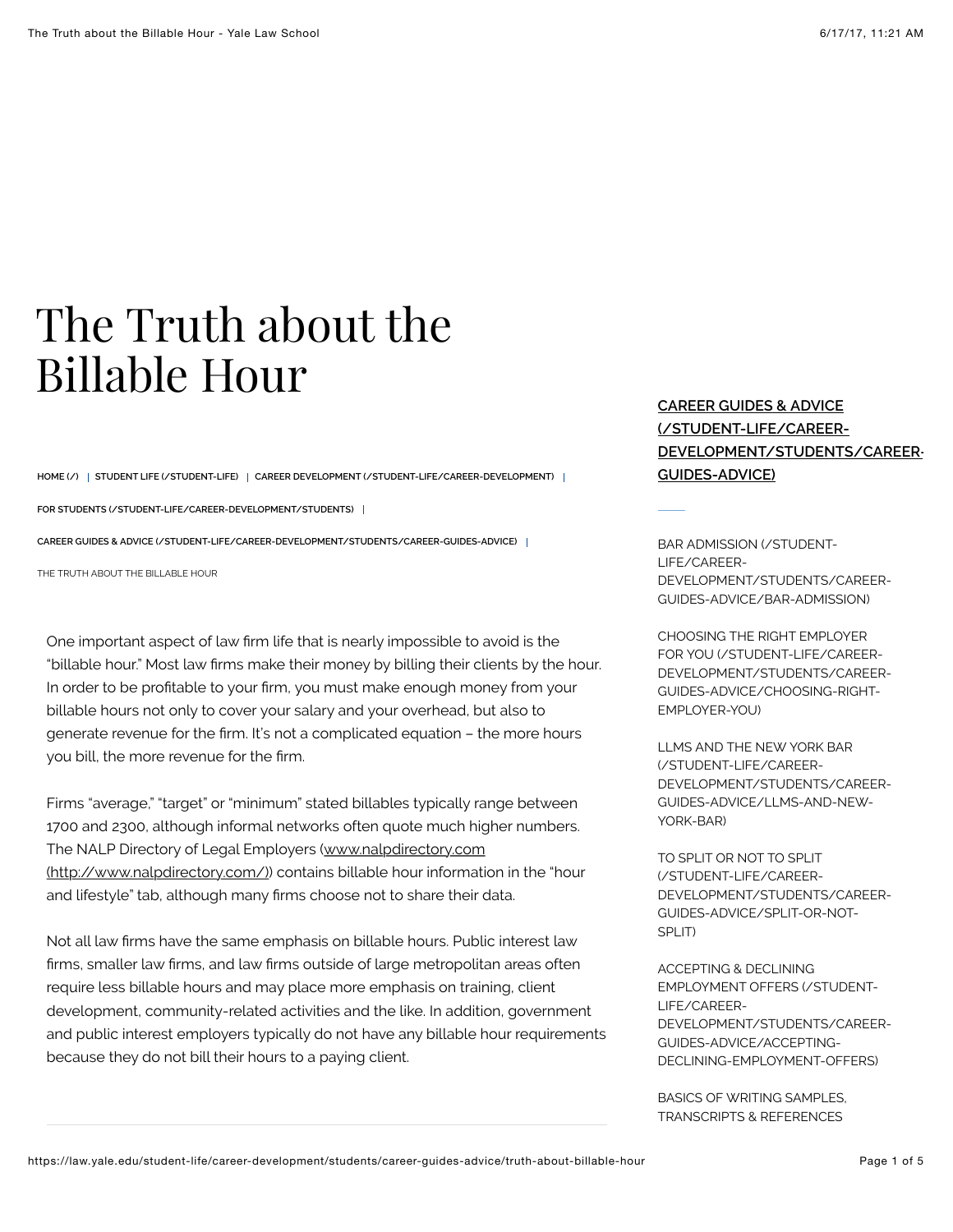## **A. The Full Time Job: Target 1800 Billable Hours**

| Assume you "work" from 8:00am-6:00pm each day                                                                         | 10.0        |
|-----------------------------------------------------------------------------------------------------------------------|-------------|
| Assume you take an hour for lunch                                                                                     | $-1.0$      |
| Assume you take two 15 minute coffee breaks                                                                           | $-5$        |
| Assume you spend a half-hour reading legal updates<br>and reviewing general correspondence                            | $-5$        |
| Assume you will need to attend department meetings,<br>occasional conferences, and do CLE                             | $-5$        |
| This means that you work 10 hours a day but may bill                                                                  | 7.5         |
| If you work a 5 day week                                                                                              | $\times 5$  |
| You have been at work 50 hours and billed                                                                             | 37.5        |
| If you do this all year long, and we assume:<br>· 3 weeks vacation<br>· 2 weeks holiday<br>· No sick or personal days |             |
| You will work 47 weeks                                                                                                | $\times 47$ |
| And have billed an annual average of                                                                                  | 1762        |
| To gain an extra 70 hours to be respectable you could:                                                                |             |
| (a) Add approximately 1.5 hours a week<br>(approximately 20 minutes a day)<br>$1.5 \times 47$ weeks =                 | 70          |
| So come in at 8:00am and work until 6:20pm M-F<br>You have achieved                                                   | 1832        |
| BUT you have been "at work"                                                                                           | 2420        |
|                                                                                                                       |             |

(/STUDENT-LIFE/CAREER-[DEVELOPMENT/STUDENTS/CAREER-](https://law.yale.edu/student-life/career-development/students/career-guides-advice/basics-writing-samples-transcripts-references)GUIDES-ADVICE/BASICS-WRITING-SAMPLES-TRANSCRIPTS-REFERENCES) FREQUENTLY ASKED RESUME

QUESTIONS (/STUDENT-LIFE/CAREER-[DEVELOPMENT/STUDENTS/CAREER-](https://law.yale.edu/student-life/career-development/students/career-guides-advice/frequently-asked-resume-questions)GUIDES-ADVICE/FREQUENTLY-ASKED-RESUME-QUESTIONS)

INAPPROPRIATE INTERVIEW QUESTIONS & HOW TO HANDLE THEM (/STUDENT-LIFE/CAREER-[DEVELOPMENT/STUDENTS/CAREER-](https://law.yale.edu/student-life/career-development/students/career-guides-advice/inappropriate-interview-questions-how-handle-them)GUIDES-ADVICE/INAPPROPRIATE-INTERVIEW-QUESTIONS-HOW-HANDLE-THEM)

INTERVIEWING ADVICE FROM FIP INTERVIEWERS (/STUDENT-LIFE/CAREER-[DEVELOPMENT/STUDENTS/CAREER-](https://law.yale.edu/student-life/career-development/students/career-guides-advice/interviewing-advice-fip-interviewers)GUIDES-ADVICE/INTERVIEWING-ADVICE-FIP-INTERVIEWERS)

INTERVIEWING TIPS (/STUDENT-LIFE/CAREER-[DEVELOPMENT/STUDENTS/CAREER-](https://law.yale.edu/student-life/career-development/students/career-guides-advice/interviewing-tips)GUIDES-ADVICE/INTERVIEWING-TIPS)

TURNING A CALLBACK INTO AN OFFER (/STUDENT-LIFE/CAREER-[DEVELOPMENT/STUDENTS/CAREER-](https://law.yale.edu/student-life/career-development/students/career-guides-advice/turning-callback-offer)GUIDES-ADVICE/TURNING-CALLBACK-OFFER)

ASSESSING LAW FIRMS: CULTURE, CLIENTS, COMPENSATION AND BEYOND (/STUDENT-LIFE/CAREER-[DEVELOPMENT/STUDENTS/CAREER-](https://law.yale.edu/student-life/career-development/students/career-guides-advice/assessing-law-firms-culture-clients-compensation-and-beyond)GUIDES-ADVICE/ASSESSING-LAW-FIRMS-CULTURE-CLIENTS-COMPENSATION-AND-BEYOND)

CRITICALLY EVALUATING PRO BONO POLICIES (/STUDENT-LIFE/CAREER-[DEVELOPMENT/STUDENTS/CAREER-](https://law.yale.edu/student-life/career-development/students/career-guides-advice/critically-evaluating-pro-bono-policies)GUIDES-ADVICE/CRITICALLY-EVALUATING-PRO-BONO-POLICIES)

FIRMS SPONSORING SPLIT PUBLIC [INTEREST SUMMERS \(/STUDENT-](https://law.yale.edu/student-life/career-development/students/career-guides-advice/firms-sponsoring-split-public-interest-summers)LIFE/CAREER-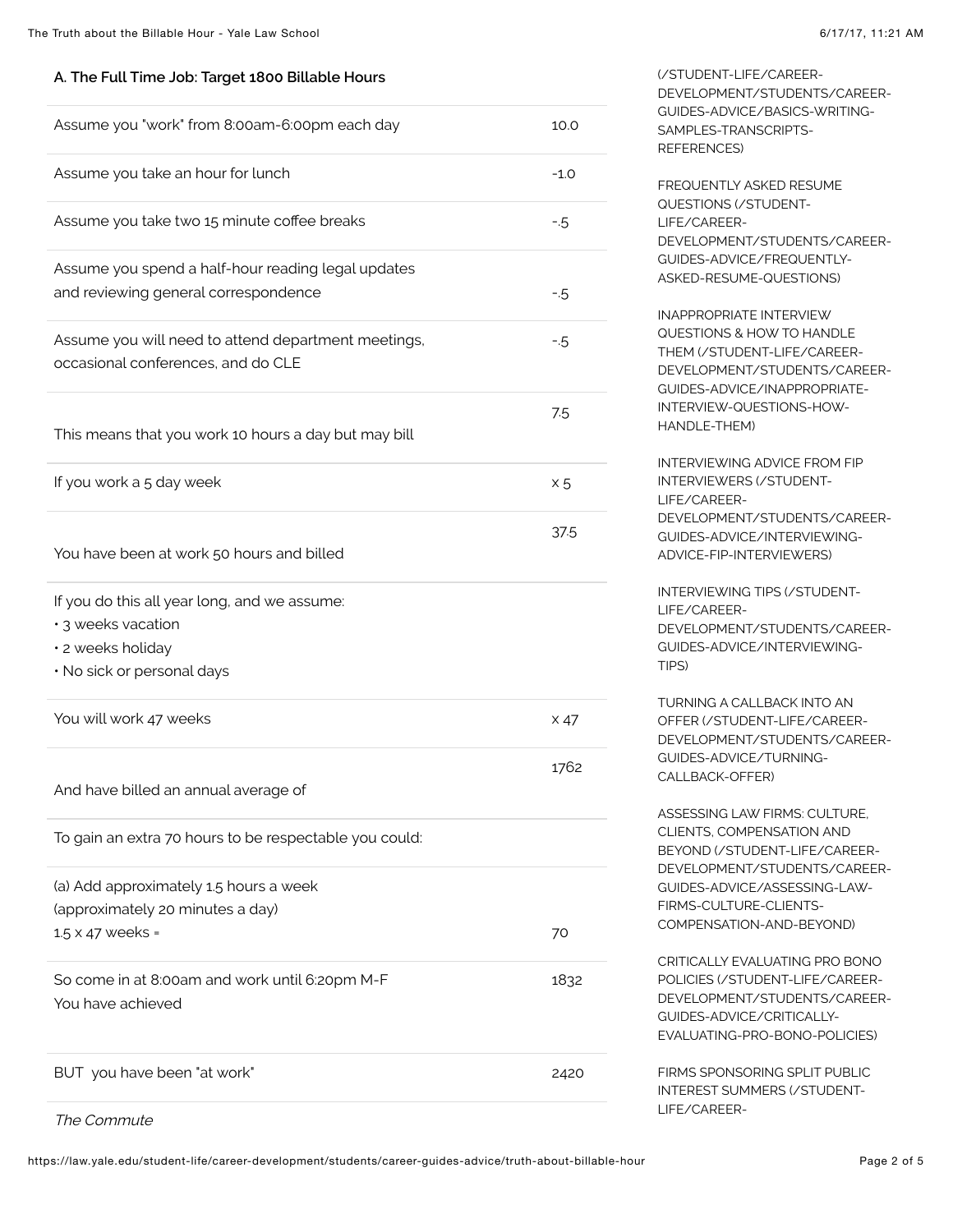•With a half hour commute (to your desk and working) you are "working" from 7:30am to 6:50pm •With a one hour commute you are "working" from 7:00am to 7:20pm, Monday-Friday OR

| (b) Work one Saturday a month<br>10:00am-5:00pm with 1 nonbillable hour                                                    |             |
|----------------------------------------------------------------------------------------------------------------------------|-------------|
| $6 \times 12$ months=                                                                                                      | 72          |
| You have now billed                                                                                                        | 1834        |
| BUT you have been "at work"                                                                                                | 2434        |
|                                                                                                                            |             |
| B. The Overtime Job: Target 2200 Billable Hours                                                                            |             |
| Assume you "work from 8:00am-8:00pm each day                                                                               | 12.0        |
| Assume you take an hour for lunch and an hour<br>for dinner                                                                | $-2.0$      |
| Assume you take four 15 minute bathroom/coffee<br>breaks                                                                   | $-1.0$      |
| Assume you will need the same time for department<br>meetings, conferences and CLE                                         | $-5$        |
| This means you "work" 12 hours a day but bill only                                                                         | 8.5         |
| You do this 5 days a week                                                                                                  | $\times 5$  |
| You have "worked" 60 hours but have billed only                                                                            | 42.5        |
| If you do this all year long, and we assume:<br>· 3 weeks vacation<br>· 2 weeks holiday<br>· No sick days or personal days |             |
| You will work 47 weeks                                                                                                     | $\times$ 47 |

[DEVELOPMENT/STUDENTS/CAREER-](https://law.yale.edu/student-life/career-development/students/career-guides-advice/firms-sponsoring-split-public-interest-summers)GUIDES-ADVICE/FIRMS-SPONSORING-SPLIT-PUBLIC-INTEREST-SUMMERS)

THE LAW FIRM SUMMER ASSOCIATE DANCE (/STUDENT-LIFE/CAREER-[DEVELOPMENT/STUDENTS/CAREER-](https://law.yale.edu/student-life/career-development/students/career-guides-advice/law-firm-summer-associate-dance)GUIDES-ADVICE/LAW-FIRM-SUMMER-ASSOCIATE-DANCE)

PUBLIC INTEREST LAW FIRMS (/STUDENT-LIFE/CAREER-[DEVELOPMENT/STUDENTS/CAREER-](https://law.yale.edu/student-life/career-development/students/career-guides-advice/public-interest-law-firms)GUIDES-ADVICE/PUBLIC-INTEREST-LAW-FIRMS)

TIPS FOR MAXIMIZING YOUR TIME IN BIG LAW (/STUDENT-LIFE/CAREER-[DEVELOPMENT/STUDENTS/CAREER-](https://law.yale.edu/student-life/career-development/students/career-guides-advice/tips-maximizing-your-time-big-law)GUIDES-ADVICE/TIPS-MAXIMIZING-YOUR-TIME-BIG-LAW)

**THE TRUTH ABOUT THE BILLABLE HOUR (/STUDENT-LIFE/CAREER-[DEVELOPMENT/STUDENTS/CAREER-](https://law.yale.edu/student-life/career-development/students/career-guides-advice/truth-about-billable-hour)GUIDES-ADVICE/TRUTH-ABOUT-BILLABLE-HOUR)**

WHAT ARE FIRM SPONSORED SPLIT PUBLIC INTEREST SUMMERS? (/STUDENT-LIFE/CAREER-[DEVELOPMENT/STUDENTS/CAREER-](https://law.yale.edu/student-life/career-development/students/career-guides-advice/what-are-firm-sponsored-split-public-interest-summers)GUIDES-ADVICE/WHAT-ARE-FIRM-SPONSORED-SPLIT-PUBLIC-INTEREST-SUMMERS)

WHAT TO DO WHEN YOU DON'T GET AN OFFER (/STUDENT-LIFE/CAREER-[DEVELOPMENT/STUDENTS/CAREER-](https://law.yale.edu/student-life/career-development/students/career-guides-advice/what-do-when-you-dont-get-offer)GUIDES-ADVICE/WHAT-DO-WHEN-YOU-DONT-GET-OFFER)

BEFORE YOU APPLY: UNDERSTANDING GOVERNMENT BACKGROUND CHECKS (/STUDENT-LIFE/CAREER-[DEVELOPMENT/STUDENTS/CAREER-](https://law.yale.edu/student-life/career-development/students/career-guides-advice/you-apply-understanding-government-background-checks)GUIDES-ADVICE/YOU-APPLY-UNDERSTANDING-GOVERNMENT-BACKGROUND-CHECKS)

FACT VS. FICTION: PUBLIC INTEREST CAREERS (/STUDENT-LIFE/CAREER-[DEVELOPMENT/STUDENTS/CAREER-](https://law.yale.edu/student-life/career-development/students/career-guides-advice/fact-vs-fiction-public-interest-careers)GUIDES-ADVICE/FACT-VS-FICTION-PUBLIC-INTEREST-CAREERS)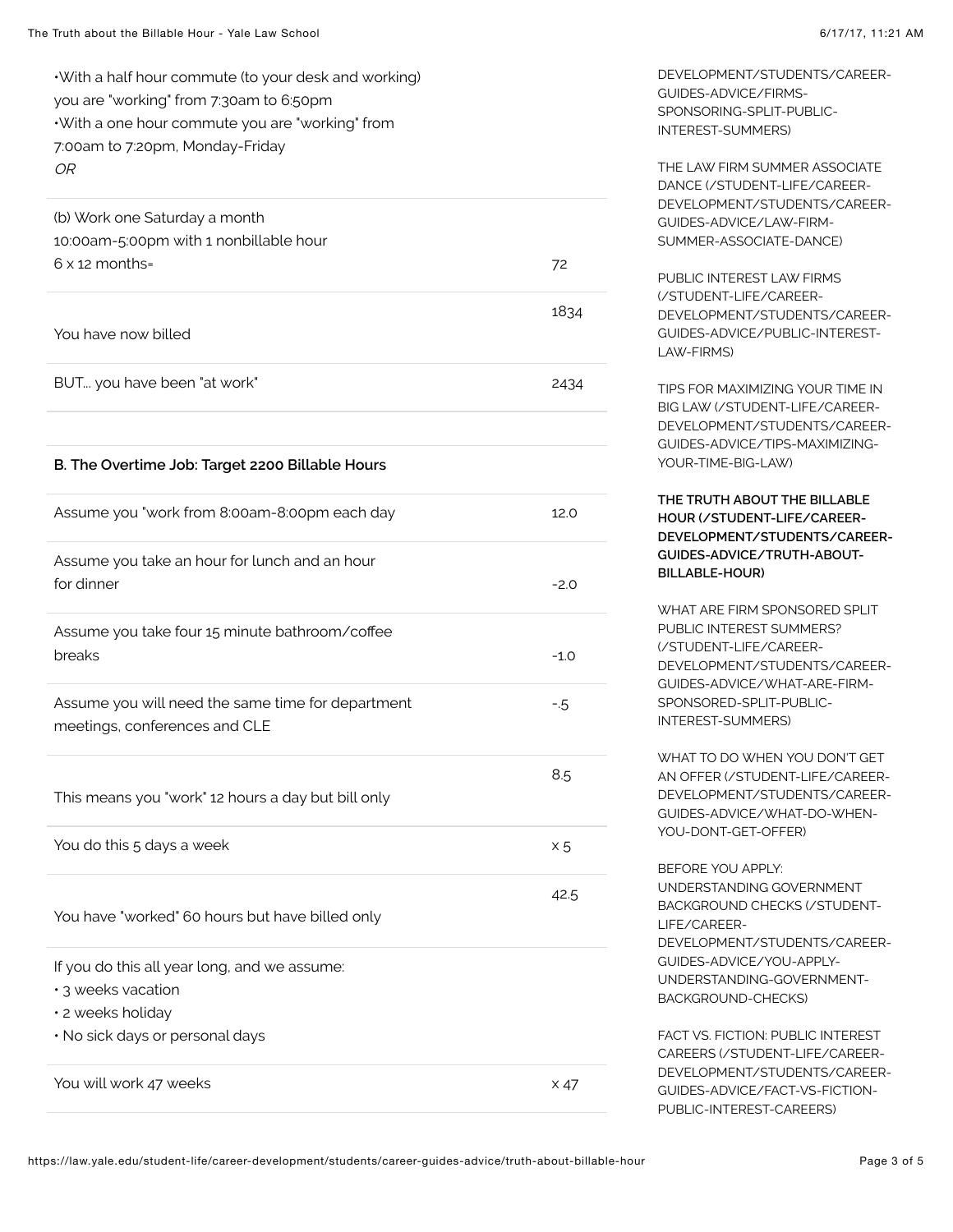| And have billed an annual average of                                                           | 1997                          | PUBLIC INTEREST PROGRAMS AND<br><b>RESOURCES (/STUDENT-</b><br>LIFE/CAREER-                                       |
|------------------------------------------------------------------------------------------------|-------------------------------|-------------------------------------------------------------------------------------------------------------------|
| the needed 200+ hours you could add two<br><b>IVS BUDUING LAW AT YALE (/STUDYING-LAW-YALE)</b> | <b>OUR FACULTY (/FACULTY)</b> | DEVELOPMENT/STUDENTS/CAREER-<br>GUIDES-ADVICE/PUBLIC-INTEREST-<br>CERPERS & WORRSPFODS (REERTERS-WORK             |
| If you work SJUDENT SHIE Id STUDEN TAILITED with 1<br>nonbillable hours you will have          |                               | TRI PI (TRAVEL REIMBURSEMENT FOR<br>INTERVIEWS IN THEARD MESSONS -<br>YLS TO<br>INTEREST) (/STUDENT-I IFF/CAREER- |
| 6 billables per day $x$ 2 = 12 $x$ 12 months =                                                 | 144                           | DEVELOPMENT/STUDENTS/CAREER-<br>GUIDES-ADVICE/TRI-PI)                                                             |
|                                                                                                | 2141                          |                                                                                                                   |
| For a new total of                                                                             |                               |                                                                                                                   |
| Still short!                                                                                   |                               |                                                                                                                   |
| So, add another Saturday a month for 10 months                                                 |                               |                                                                                                                   |
| (take a break in Nov. & Dec. for the holidays)<br>$6 \times 10$ months =                       | 60                            |                                                                                                                   |
|                                                                                                |                               |                                                                                                                   |
|                                                                                                | 2201                          |                                                                                                                   |
| You made it! You have billed                                                                   |                               |                                                                                                                   |
| However, you have been "at work"                                                               | 3058                          |                                                                                                                   |
| The Commute                                                                                    |                               |                                                                                                                   |
| • With a half hour commute you are "working" from                                              |                               |                                                                                                                   |
| 7:30am to 8:30pm Monday-Friday                                                                 |                               |                                                                                                                   |
| And 9:30am-5:30pm three Saturdays a month                                                      |                               |                                                                                                                   |
| • With a one hour commute you are "working" from                                               |                               |                                                                                                                   |

7:00am to 9:00pm Monday-Friday

And 9:00am to 6:00pm three Saturdays a month

Keep in mind that these schedules do not account for personal calls at work, training/observing, talking with coworkers, a longer lunch (to exercise or shop perhaps), a family funeral, pro bono work (if not treated as billable hours), serving on a Bar committee, writing an article for the bar journal, or interviewing an applicant. When contemplating offers from firms, ask questions to learn more about their billable hour policies and practices.

-Updated May 2016